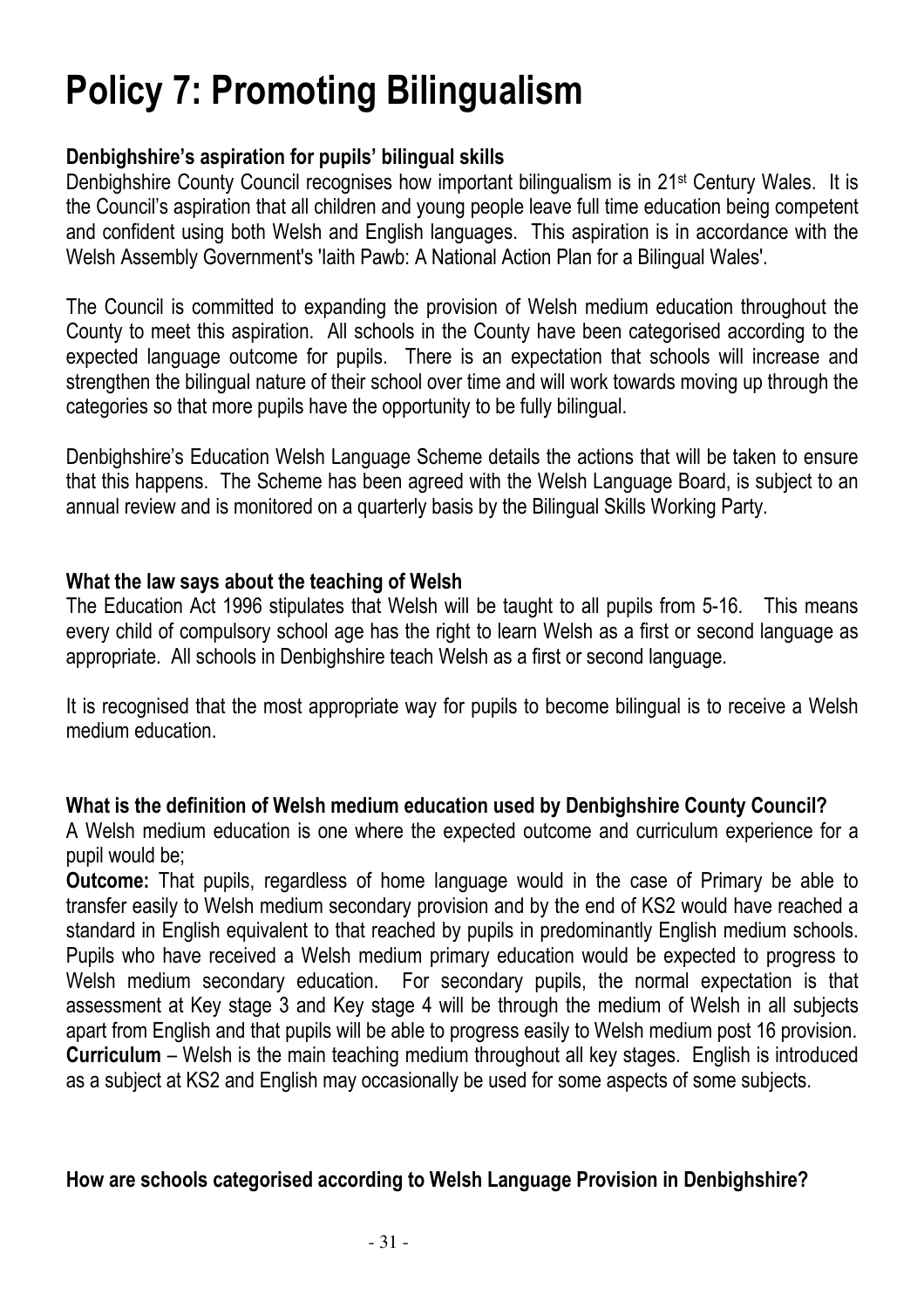In accordance with Welsh Assembly Government (WAG) requirements all schools are defined in detail according to WAG definitions and the categories published as required in the Schools' Information Guide.

In order to further assist parents in choosing a school for their child Denbighshire have also categorised schools according to the expected language outcome for a pupil. It is important to note that the Denbighshire categories refer to the experience and expected outcome for a pupil and not necessarily the language provision of the whole school.

It is the Denbighshire categories that are used when determining the nearest suitable school in relation to language medium of education and therefore affect the criteria and eligibility for transport and admission arrangements.

The Council is particularly sensitive to parents' expectation that pupils be educated in the same language medium in the secondary phase as they were in the primary stage and for secondary pupils to have access to the same offer of subjects regardless of the language choice.

The Council will strive to meet this expectation and will continue to enhance its capacity to do this. However, the Council does acknowledge that there is a national shortage of Welsh medium teachers for some subjects, and that this expectation may on some occasions, be difficult to meet.

### Promoting bilingualism for pupils with Special Educational Needs

In accordance with Iaith Pawb, Denbighshire considers Special Educational Needs (SEN) provision in Welsh and bilingually as a matter of equal opportunity. Iaith Pawb acknowledges the right of pupils with SEN to receive provision in language of their choice as set out in the revised SEN Code of Practice for Wales. In accordance with the Code of Practice, the Council seeks to increase the offer of Welsh medium education to those pupils attending mainstream schools and those pupils attending Special Schools irrespective of the individual SEN requirements.

Denbighshire's Education Welsh Language Scheme details the actions that will be taken to ensure that this happens. The Scheme has been agreed with the Welsh Language Board, is subject to an annual review and is monitored on a quarterly basis by the Bilingual Skills Working Party.

#### Promoting bilingualism for newcomers to the Welsh language

All Welsh-medium nursery and primary provision in Denbighshire is open to children who come from non-Welsh-speaking homes.

For latecomers to the Welsh language, for example pupils who move into Denbighshire immediately prior to transition to secondary school or those who wish to change the medium of education to Welsh are encouraged to do so and the Council actively participate in schemes to enable more pupils to become fully bilingual or study more subjects through the medium of Welsh than would otherwise have been the case.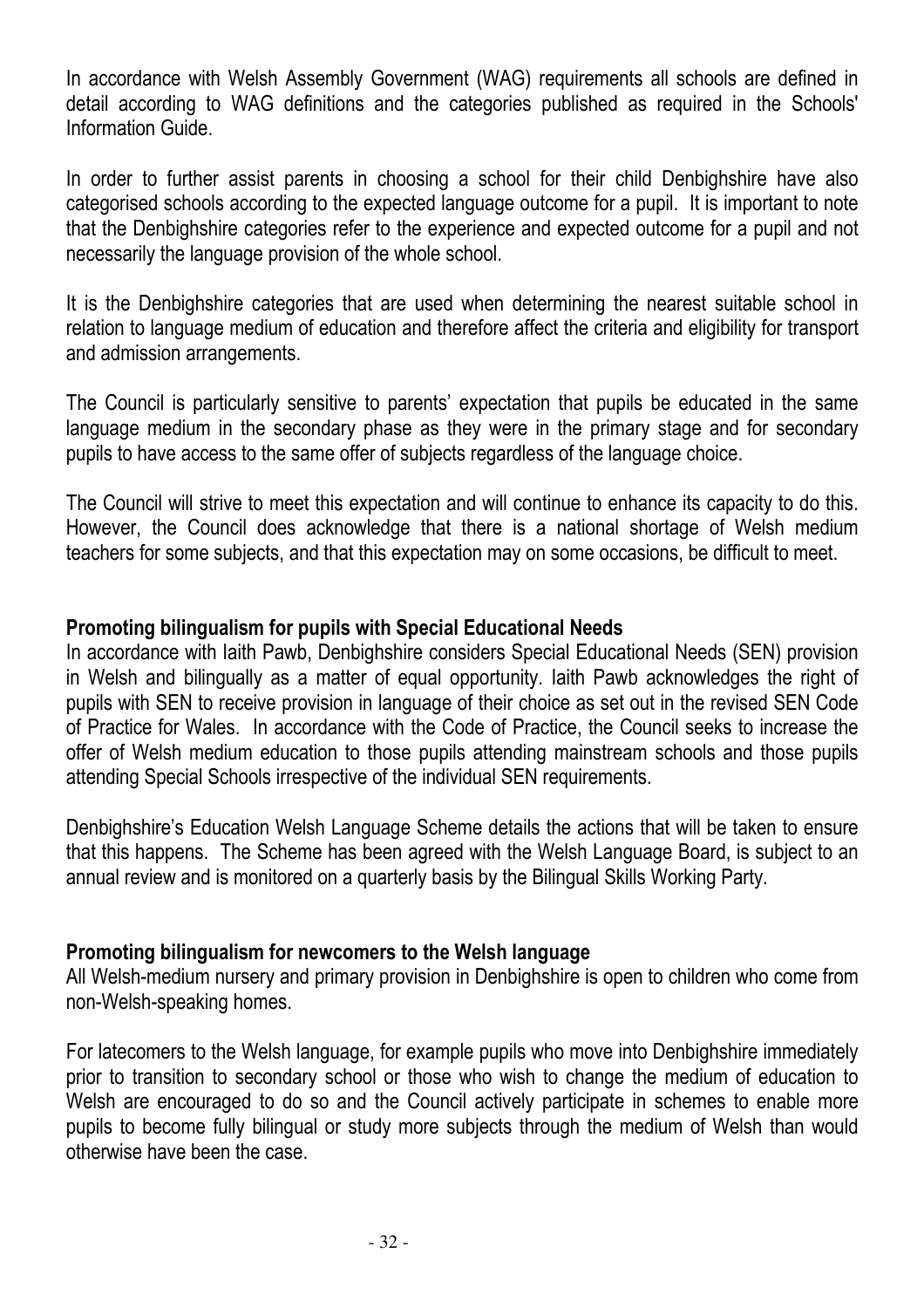| <b>Primary School</b> |                                                                                                                                                                                                                                                                                                                                                                                                                                                                                                                                             |         |  |
|-----------------------|---------------------------------------------------------------------------------------------------------------------------------------------------------------------------------------------------------------------------------------------------------------------------------------------------------------------------------------------------------------------------------------------------------------------------------------------------------------------------------------------------------------------------------------------|---------|--|
| Denbighshire          | Normal expected outcome for pupil                                                                                                                                                                                                                                                                                                                                                                                                                                                                                                           | Name of |  |
| Category              |                                                                                                                                                                                                                                                                                                                                                                                                                                                                                                                                             | School  |  |
| 1                     | The pupil will be competent and confident using both<br>Welsh and English languages and by the end of Key<br>stage 2 will have reached a standard in English<br>equivalent to that reached by pupils in category 2<br>schools. Welsh is taught as a first language. The<br>normal expectation is that pupils will transfer easily<br>to Welsh medium secondary provision.                                                                                                                                                                   |         |  |
| 2                     | The pupil will be competent and confident in the use<br>of English language and will have basic Welsh<br>language skills at the end of primary school.<br>Welsh is taught as a second language. Some<br>aspects of some subjects may be taught in Welsh.<br>Most pupils would be assessed in English in most<br>subjects and would progress to English medium<br>secondary school.<br>There will be incidental use of Welsh within the<br>school and opportunities may exist for use of Welsh<br>in extra-curricular and social activities. |         |  |
|                       |                                                                                                                                                                                                                                                                                                                                                                                                                                                                                                                                             |         |  |